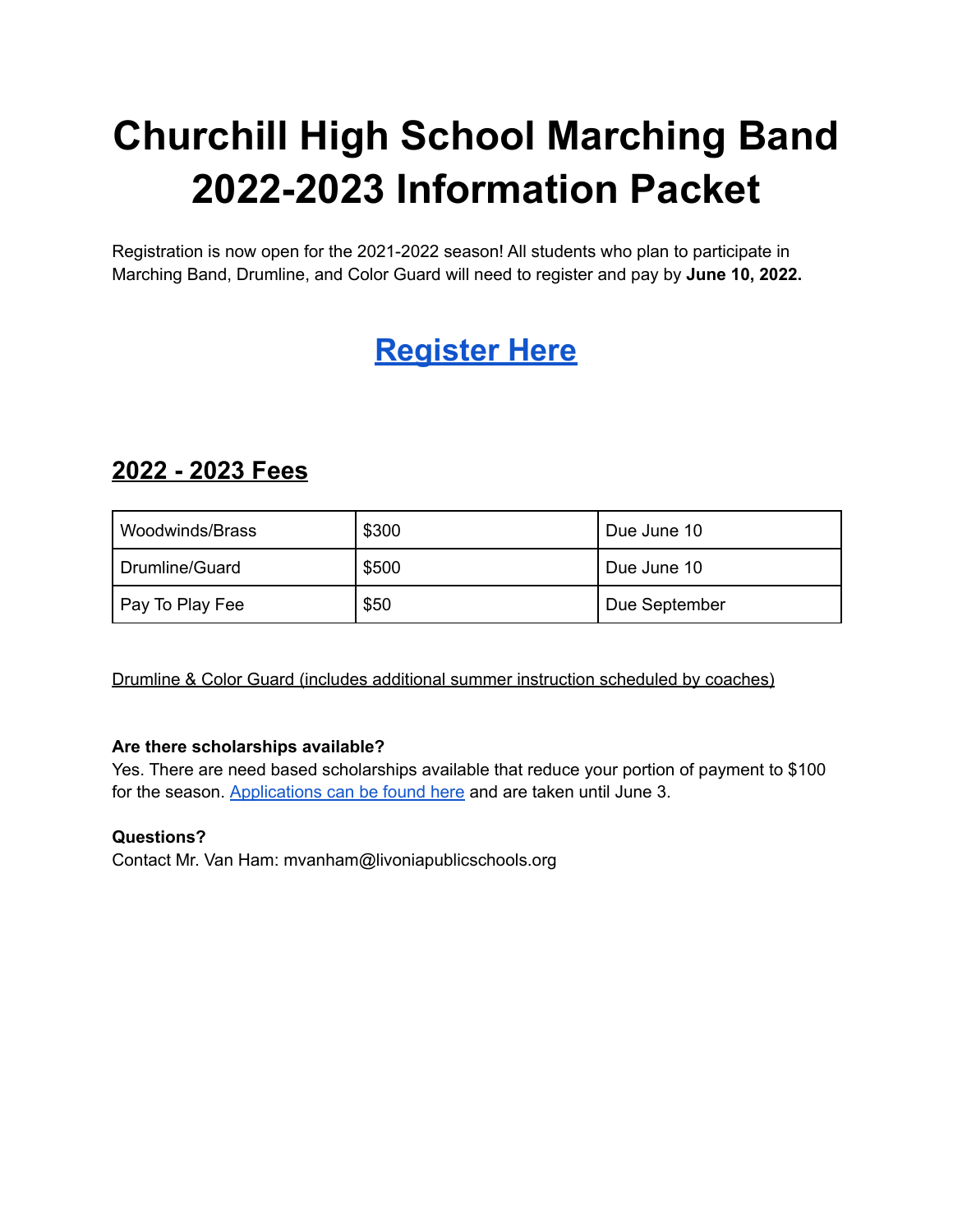

### **Churchill Charger Marching Band TENTATIVE Calendar 2022-2023**

| <b>Summer Schedule</b>          |                   |                                                     |                                              |  |  |
|---------------------------------|-------------------|-----------------------------------------------------|----------------------------------------------|--|--|
| <b>Date</b>                     | <b>Time</b>       | What                                                | Who                                          |  |  |
| Jun 20-22;<br>$27-29$           | 9:00am-<br>4:30pm | Drumline Camp                                       | <b>Drumline</b>                              |  |  |
| Wednesdays<br>Through<br>Summer | <b>TBD</b>        | <b>Color Guard Camp</b>                             | Guard                                        |  |  |
| Throughout<br>Summer            | <b>TBD</b>        | Drumline Sectionals (Determined by<br>Drum Captain) | <b>Drumline</b>                              |  |  |
| Aug 15-17                       |                   | Leadership Camp                                     | <b>Section Leaders</b><br><b>Drum Majors</b> |  |  |
| Aug 18-19                       |                   | Pre-Camp                                            | Everyone                                     |  |  |
| Aug 20                          | 9am-3pm           | Car Wash                                            | Everyone                                     |  |  |
| Aug 22-24                       |                   | Home Camp                                           | Everyone                                     |  |  |
| Aug 25-28                       |                   | Away Camp                                           | Everyone                                     |  |  |
| Aug 30                          | 3:30-7:30pm       | Rehearsal                                           | Everyone                                     |  |  |
| Sep 1                           | 3:30-4:30pm       | Rehearsal                                           | Everyone                                     |  |  |
| Sep 1                           | 6:30-9:30pm       | Home Game                                           | Everyone                                     |  |  |
| <b>TBD</b>                      | <b>TBD</b>        | <b>Band Photos - Full Uniform</b>                   | Everyone                                     |  |  |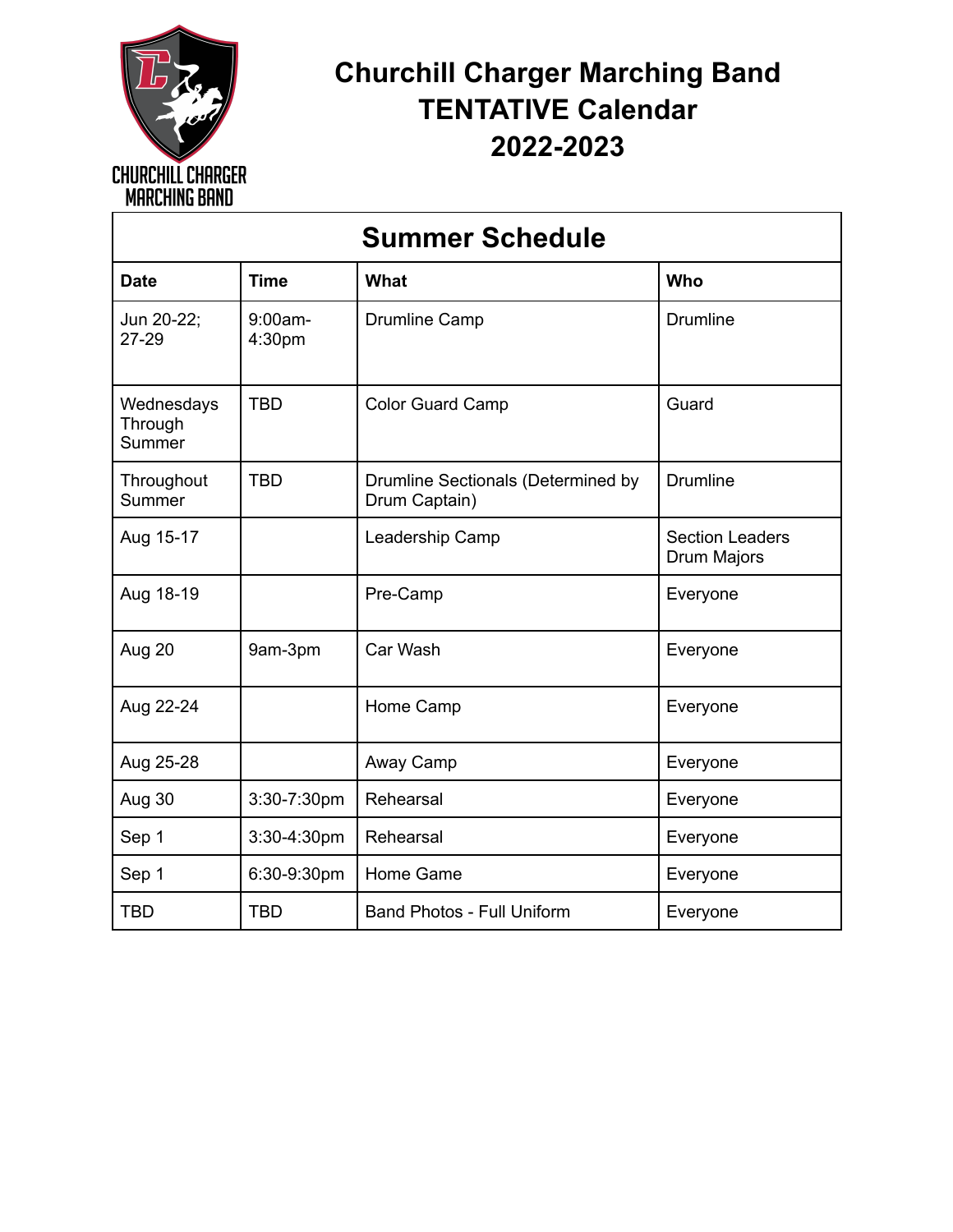| <b>Fall Schedule</b> |             |                                            |                    |  |
|----------------------|-------------|--------------------------------------------|--------------------|--|
| <b>Date</b>          | <b>Time</b> | <b>What</b>                                | Who                |  |
| Sep 6                | 3:30-5:30pm | Rehearsal                                  | Everyone           |  |
| Sep 8                | 3:30-5:30pm | Rehearsal                                  | Everyone           |  |
| Sep 9                | 6:30-9:30pm | Away Game - Belleville HS                  | Drumline, Pep Band |  |
| Sep 13               | 3:30-5:30pm | Rehearsal                                  | Everyone           |  |
| Sep 15               | 3:30-5:30pm | Rehearsal                                  | Everyone           |  |
| Sep 16               | 6:30-9:30pm | Away Game - Franklin HS                    | Drumline, Pep Band |  |
| Sep 20               | 3:30-5:30pm | Rehearsal                                  | Everyone           |  |
| Sep 22               | 3:30-5:30pm | Rehearsal                                  | Everyone           |  |
| Sep 23               | 6:30-9:30pm | Home Game                                  | Everyone           |  |
| Sep 27               | 3:30-5:30pm | Rehearsal                                  | Everyone           |  |
| <b>TBD</b>           | <b>TBD</b>  | Practice in Stadium with 8th graders       | Everyone           |  |
| Sep 29               | 3:30-5:30pm | Rehearsal                                  | Everyone           |  |
| Sep 30               | 3:30-4:30pm | Rehearsal                                  | Everyone           |  |
| Sep 30               | 6:30-9:30pm | Home Game with Frost 8th Grade             | Everyone           |  |
| Oct 4                | 3:30-5:30pm | Rehearsal                                  | Everyone           |  |
| <b>TBD</b>           | <b>TBD</b>  | Rehearsal in Stadium                       | Everyone           |  |
| Oct 7                | 6:30-9:30pm | Away Game - Wayne Memorial                 | Drumline, Pep Band |  |
| Oct 10               | <b>TBD</b>  | (tentative) MSBOA MB Festival              | Everyone           |  |
| Oct 11               | 3:30-5:30pm | Rehearsal                                  | Everyone           |  |
| Oct 13               | 3:30-5:30pm | Rehearsal                                  | Everyone           |  |
| Oct 14               | 3:30-4:30pm | Rehearsal                                  | Everyone           |  |
| Oct 14               | 6:30-9:30pm | Home Game - Homecoming, Alumni<br>Night    | Everyone           |  |
| Oct 17               | <b>TBD</b>  | Tentative Rain Date - MSBOA MB<br>Festival | Everyone           |  |